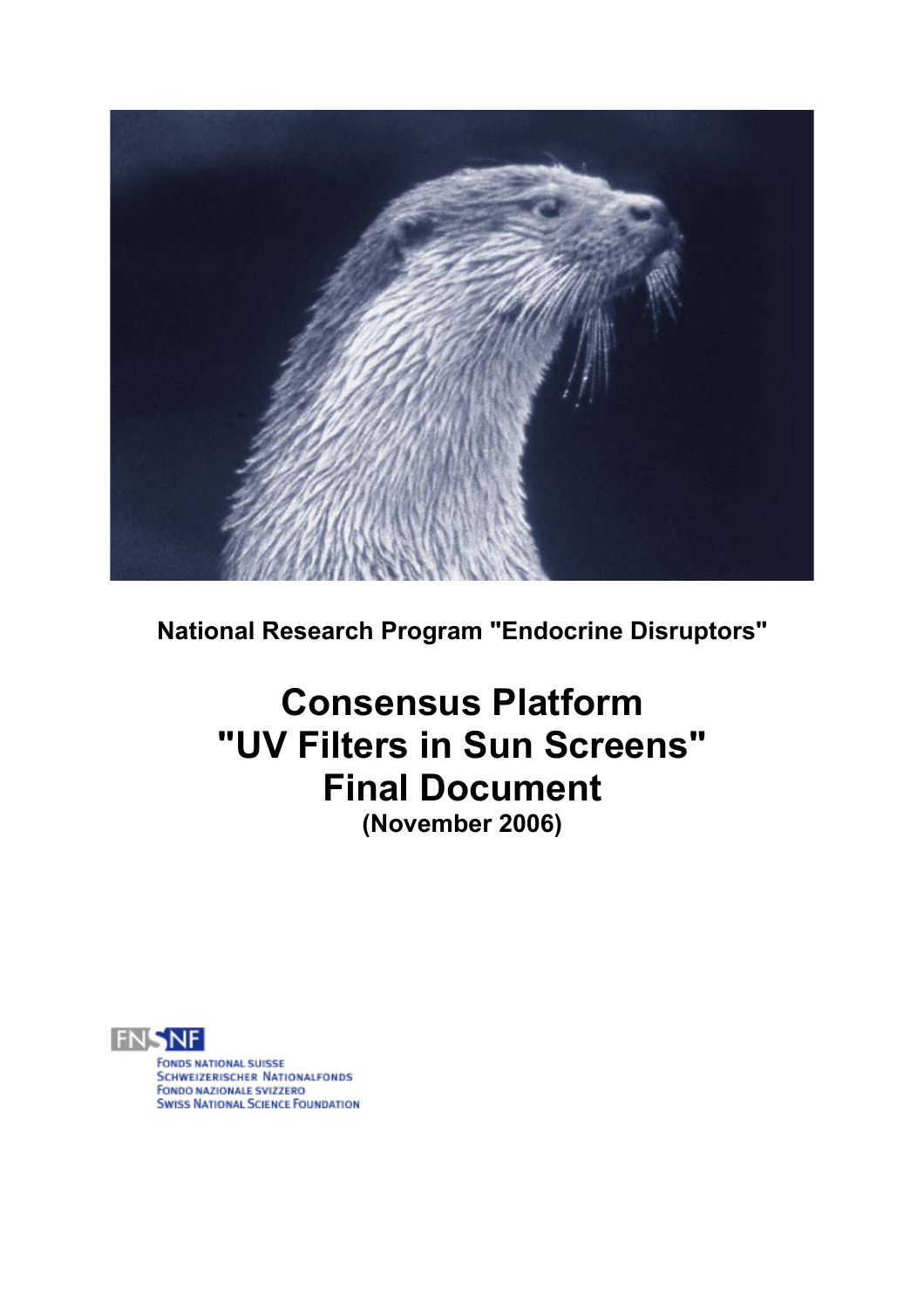# **Content**

| <b>Executive Summary</b><br>National Research Program 50 "Endocrine Disruptors" | 3<br>4 |
|---------------------------------------------------------------------------------|--------|
|                                                                                 |        |
| Members of the Consensus Platform "UV Filters in Sun Screens"                   | 7      |
| <b>Results: Impact Related Statements</b>                                       | 8      |
| <b>Results: Action Related Statements/Recommendations</b>                       | 10     |

Editor's Note:

This is an English translation of the original German version. The German version is binding.

Author:

Marcel Trachsel, PhD Implementation Officer National Research Program "Endocrine Disruptors" int/ext Communications AG Postfach 4004 Basel

marcel.trachsel@int-ext.com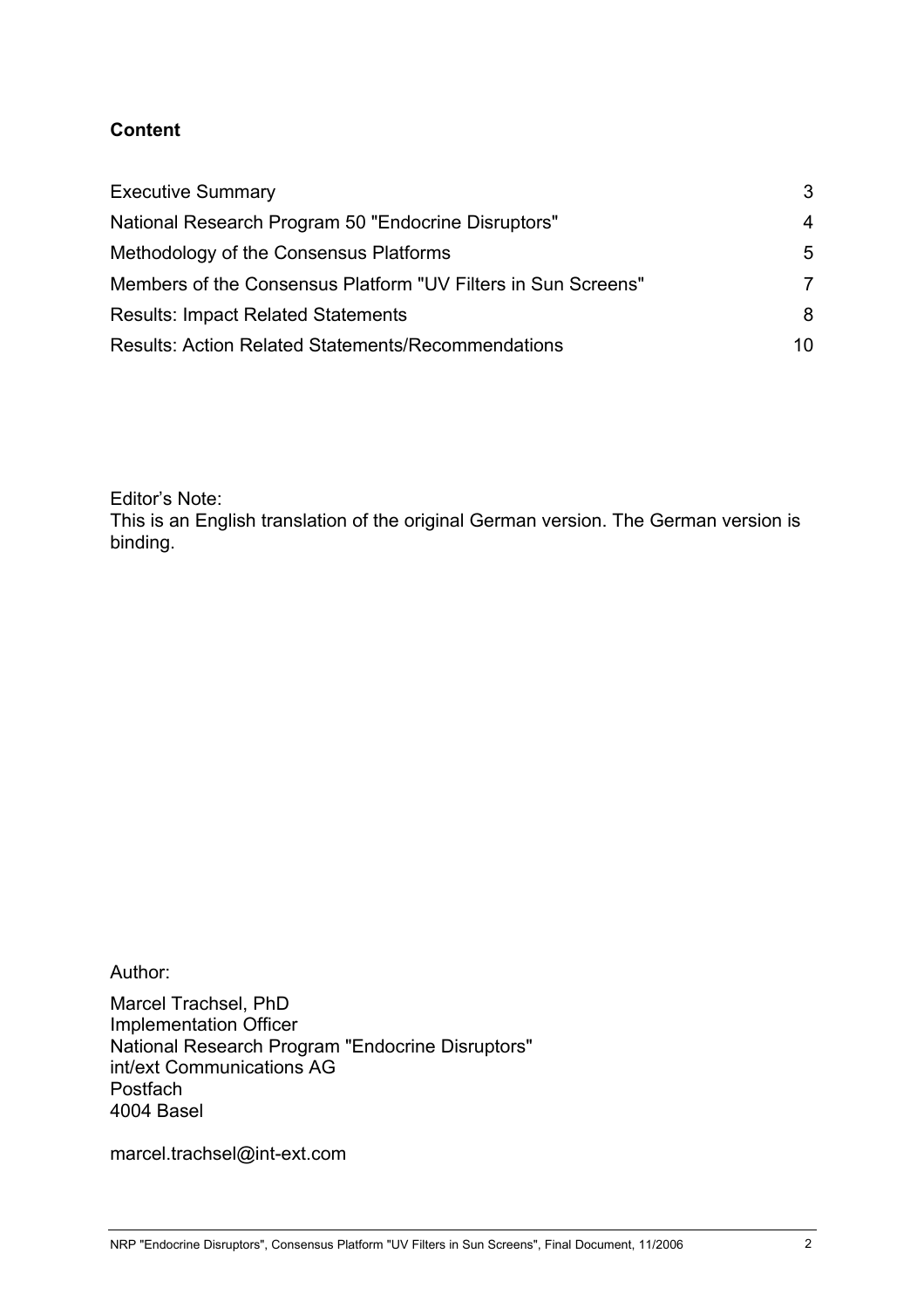#### **Executive Summary**

Chemicals with endocrine activity, also termed "endocrine disruptors", can exert a variety of detrimental effects on humans, animals or entire ecosystems. In animals, numerous studies attest to reproductive disturbances across a broad species spectrum ranging from fish to marine and terrestrial mammals.

In the year 2000 the Swiss Federal Council mandated the Swiss National Science Foundation (SNSF) to implement the National Research Program 50 "Endocrine Disruptors". This program aims to develop scientific strategies to assess the risks and hazards that arise when endocrine disruptors are processed through ecosystems to cause human and animal exposure. In consensus platforms representatives of the NRP, of the authorities and of the producing and applying industries formulate recommendations on how to avoid the negative impact of endocrine disruptors.

The methodology of the consensus platform was developed exclusively for the National Research Program "Endocrine Disruptors" on the basis of the objectives defined by the Steering Committee. The consensus platform is a structured, constructive dialogue between industry, the authorities and scientists; it aims to achieve general agreement on the impact of endocrine disruptors on humans, animals and ecosystems and on action to minimize any detrimental effects (see page 5 f.).

The work of the consensus platform "UV Filters in Sun Screens" lasted from June 2005 to September 2006. It involved a total of 16 representatives of the producing and applying industries, the authorities and scientists, in addition to two moderators (see page 7).

Out of a total of 51 impact related statements, 19 were accepted and approved in their present form by all members of the consensus platform (see page 8 f).

Out of a total of 18 action related statements/recommendations, all 18 were accepted and approved in their present form by all members of the consensus platform (see page 10 f).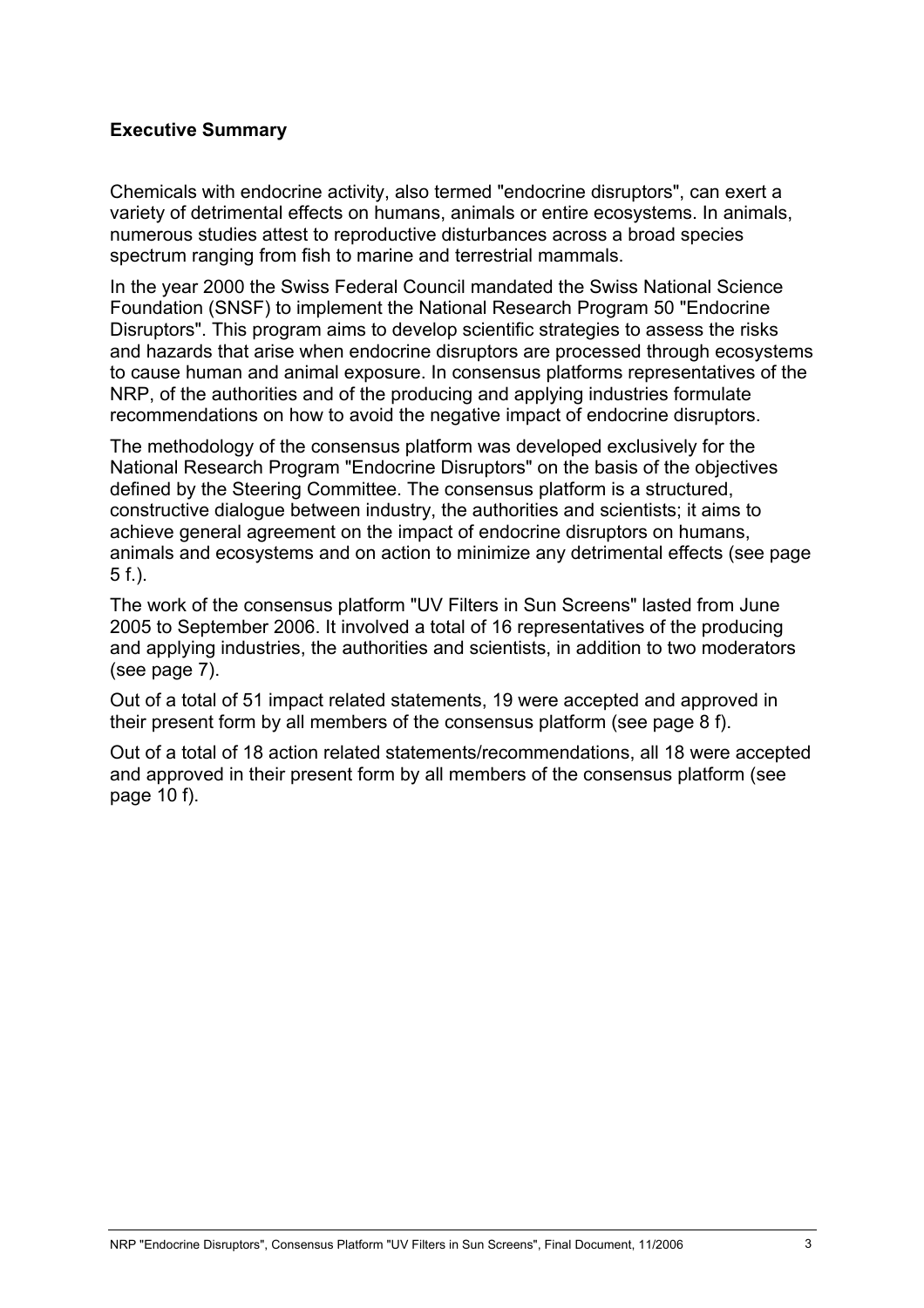## **National Research Program 50 "Endocrine Disruptors" (NRP 50)**

Chemicals with endocrine activity, also termed "endocrine disruptors", can exert a variety of detrimental effects on humans, animals or entire ecosystems. In animals, numerous studies attest to reproductive disturbances across a broad species spectrum ranging from fish to marine and terrestrial mammals. Various solvents, insecticides, pesticides, combustion products, certain drugs, cosmetics and even plant products are suspected of interfering with the endocrine system of humans and animals.

In 2000, the Swiss Federal Council mandated the Swiss National Science Foundation (SNSF) to implement the National Research Program 50 "Endocrine Disruptors". The scientific program, with total funding of CHF 15 million, started in 2002 and will end in 2007. The international Steering Committee approved a total of 30 research projects in three program phases.

The National Research Program "Endocrine Disruptors" aims to develop scientific strategies to assess the risks and hazards that arise when endocrine disruptors are processed through ecosystems to cause human and animal exposure. In consensus platforms representatives of the NRP, of the authorities and of the producing and applying industries formulate recommendations on how to avoid the negative impact of endocrine disruptors.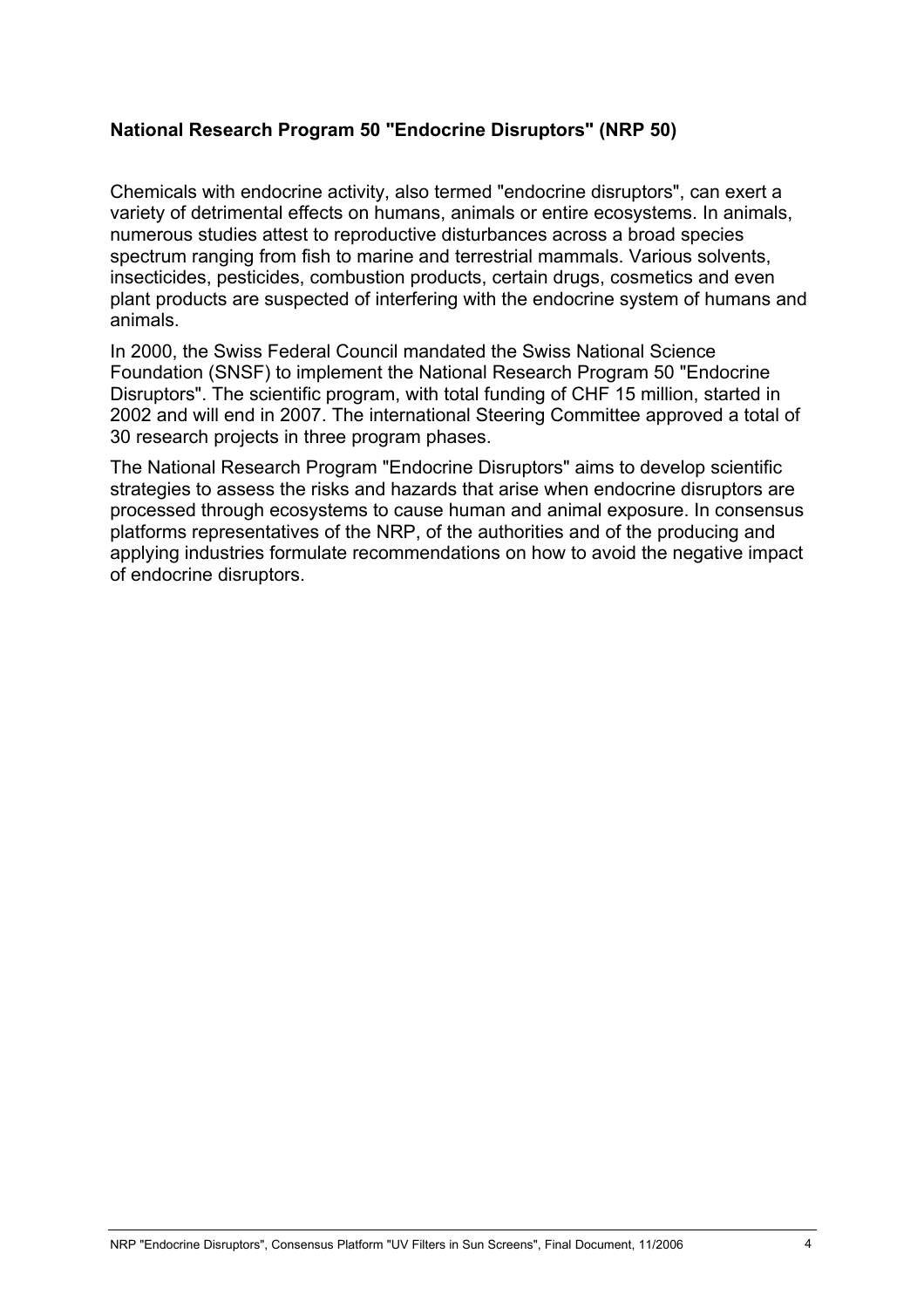# **Methodology of the Consensus Platforms**

The methodology of the consensus platform was developed by the Implementation Officer of the National Research Program "Endocrine Disruptors", Dr. Marcel Trachsel, in cooperation with the consultancy int/ext Communications AG, Basel. It was based on the objectives defined by the Steering Committee.

The consensus platform is a structured, constructive dialogue between industry, the authorities and scientists; it aims to achieve general agreement on the impact of endocrine disruptors on humans, animals and ecosystems and on action to minimize any detrimental effects. The methodology is based on a series of meetings and individual preparatory reflection.

A successful consensus platform requires certain conditions to be met:

- The issue to be treated must be defined as narrowly as possible.
- The members are willing to cooperate within the limits of the process, to accept divergent interests and viewpoints and work together to achieve agreement.
- The meetings are moderated professionally.
- All developments and interim results are treated as confidential until the consensus platform is completed. On termination of the work, only approved results are communicated.

Step 1: On the basis of their knowledge the members define their individual position, or that of the organization they represent, on the impact and action of endocrine disruptors.

Step 2: At the first joint meeting the members of the consensus platform put across their position on the impact and action and respond to questions on their position from other members of the consensus platform (hearing). On the basis of this meeting *a list of impact related statements and one of action related statements/recommendations are compiled*. These lists are then made available to the members of the consensus platform.

Step 3: In this step each member decides on *acceptance, conditional acceptance or non-acceptance of each impact related statement*. In the event of conditional acceptance, conditions must be defined. The results are collected and categorized centrally as follows:

- Category i1: generally accepted >>> immediate inclusion in the final list of accepted statements
- Category i2: accepted or conditionally accepted, no more than one nonacceptance >>> to be discussed at the joint meeting
- Category i3: more than one non-acceptance>>> is not further pursued

Step 4: At the joint meeting, the Category i2 impact related statements are subjected to further discussion in order to find a formulation that is acceptable to all members of the consensus platform. The outcome of this meeting, together with the Category i1 statements, yields *the final list of accepted impact related statements*. These are set out in a logical sequence and approved by the consensus platform.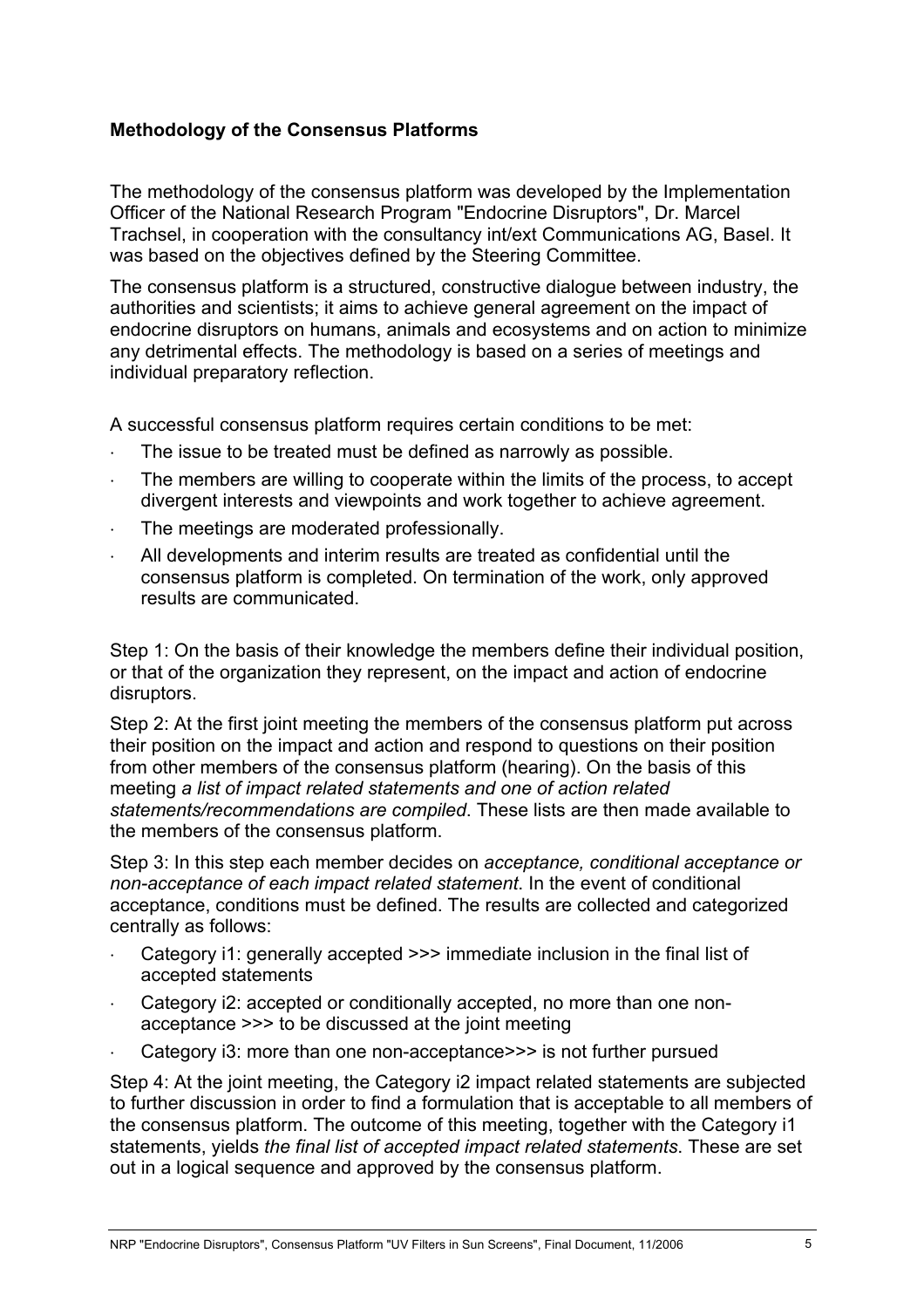Step 5: In this step each member of the consensus platform decides on *the acceptance, conditional acceptance or non-acceptance of each action related statement/recommendation*. In the event of conditional acceptance, condition must be defined. The results are collected and categorized centrally as follows:

- Category a1: generally accepted >>> immediate inclusion in the final list of accepted statements
- Category a2: accepted or conditionally accepted, no more than one nonacceptance >>> to be discussed at the joint meeting
- Category a3: more than one non-acceptance>>> is not further pursued

Step 6: At the joint meeting, the Category a2 action related statements are subjected to further discussion in order to find a formulation that is acceptable to all members of the consensus platform. The outcome of this meeting, together with the Category a1 statements, yields *the final list of accepted action related statements*. These are set out in a logical sequence and approved by the consensus platform.

Step 7: The approved lists of impact and action related statements are set out *in a final document* and made available for communication to other stakeholders.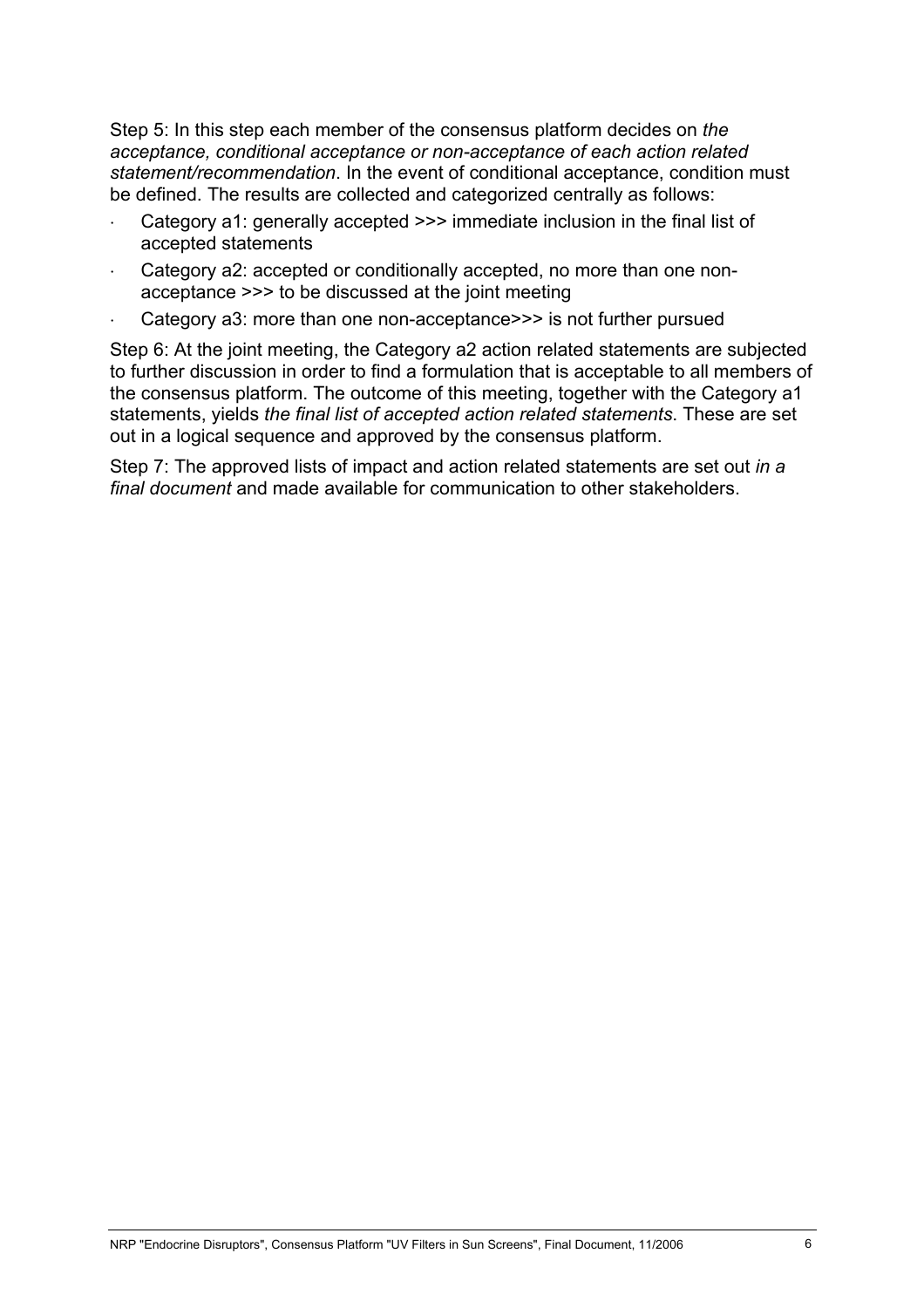# **Members of the Consensus Platform "UV Filters in Sun Screens"**

The following persons have kindly accepted the invitation of the National Research Program "Endocrine Disruptors" to play an active role in the consensus platform "UV Filters in Sun Screens". The persons in charge of the National Research Program wish to thank the members of the consensus platform for their valued participation.

# *Producing Industry*

Uli Osterwalder, Dr. Helmut Elbert, Ciba Specialty Chemicals, Basel Dr. Gabriele Allard, Dr. Jochen Bausch, Michael Weller, DSM Nutritional Products, Basel

# *Applying Industry*

Dr. Bernhard Irrgang, Mibelle, Buchs (AG) Dr. Hans-Jürg Furrer, Louis Widmer, Schlieren Dr. Marcel Langenauer, Spirig, Egerkingen

## *Authorities*

Prof. Georg Karlaganis, Dr. Christoph Studer, Federal Office for the Environment, Bern

Dr. Michel Donat, Dr. Judith Amberg-Müller, Federal Office of Public Health, Bern

# *Dermatology*

Prof. Lasse Braathen, University of Bern

#### *National Research Program 50 "Endocrine Disruptors"*

Dr. Margret Schlumpf PD, Prof. Walter Lichtensteiger, GreenTox, University of Zurich Dr. Karl Fent PD, University of Applied Sciences Northwestern Switzerland, Basel

#### *Moderation and Editing*

Prof. Felix R. Althaus, President of the Steering Committee NRP "Endocrine Disruptors", University of Zurich Dr. Marcel Trachsel, Implementation Officer NRP "Endocrine Disruptors", int/ext Communications AG, Basel

The work of the consensus platform "UV Filters in Sun Screens" lasted from June 2005 to September 2006.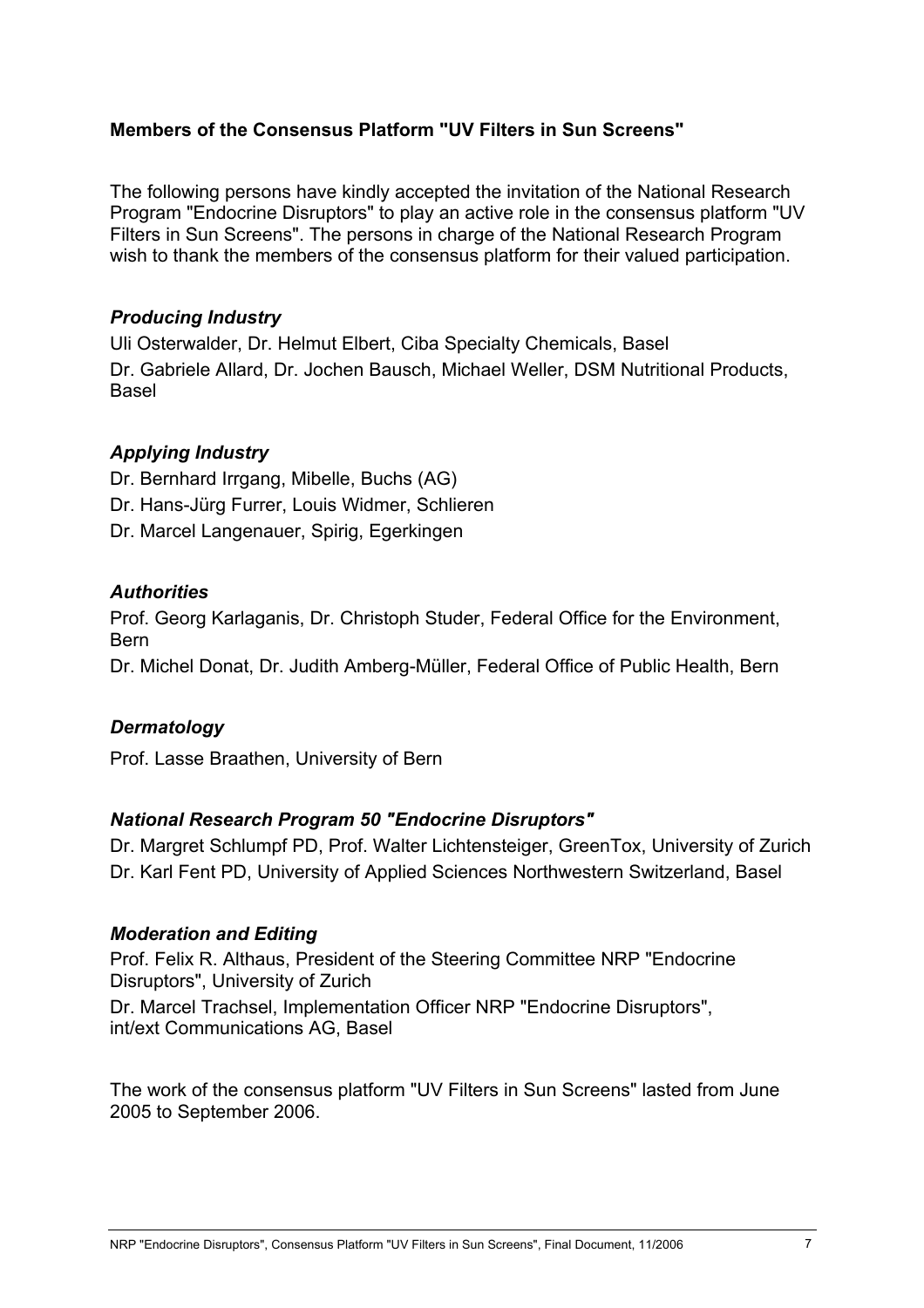## **Results of the Consensus Platform "UV Filters in Sun Screens": Impact Related Statements**

From a total of 51 impact related statements the following 19 have been accepted and approved in their present form by the consensus platform:

#### *General statements on the endocrine effect of chemicals*

There are chemicals that can influence the endocrine systems of organisms, including those of humans.

There is a confirmed causal relationship between the occurrence of endocrine disruptors in ecosystems and certain detrimental effects in wild animals. It is postulated that biodiversity is impaired by endocrine disruptors. Endocrine disruptors such as tributyltin have led to the eradication of water snails from contaminated sites.

Endocrine-like effects have been observed worldwide in fish exposed to effluent from biomechanical wastewater treatment plants. Endocrine disruptors have been clearly demonstrated in such water.

Humans are exposed to endocrine disruptors in different ways; for many chemicals, little is known about their endocrine potential.

Human beings are exposed to very low concentrations of endocrine disruptors. These chemicals may have a concerted effect. Many of them can be demonstrated in human tissue and in the maternal milk, so that human beings already come into contact with them in early stages of their life. Further scientific research is required in this area.

Experimental *in vitro* and *in vivo* studies show that mixtures of different endocrine disruptors exert an endocrine effect even if an effect cannot be demonstrated for the individual components in the given concentration.

Steroid and thyroid hormones play an important part in biological effects and developmental processes. Contamination of the environment can have an effect on these systems. In the case of polychlorinated biphenyls (PCBs) this has been demonstrated in humans. A great deal of progress has been made in identifying new endocrine substances. The new substances include chemicals such as certain UV filters and certain antioxidants in cosmetics and preservatives in food. Further scientific research is required.

The mechanisms of early sexual development are similar in a large number of mammals. Observations in animals can therefore yield pointers to effects on humans.

The problems raised by endocrine disruptors necessitate long-term monitoring and research measures.

There is a lack of validated study protocols.

Scientific uncertainty must not be used as an argument for postponing preventive action aimed at risk reduction. A risk-benefit analysis must be performed.

If a number of valid studies of the same species yield different results, the precautionary principle is applied.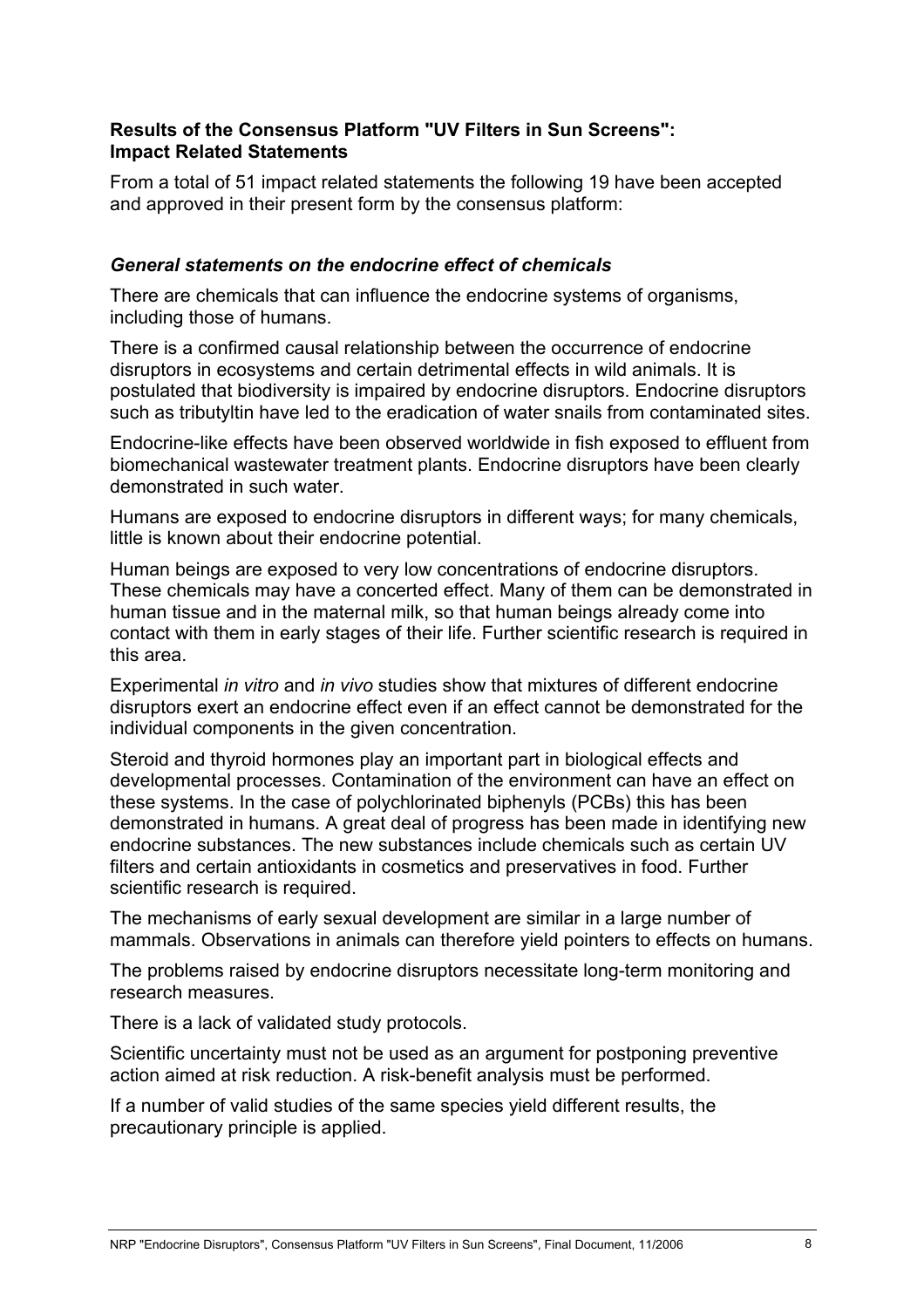#### *Statements on the endocrine effect of certain UV filters*

Laboratory studies have shown that certain UV filters exert endocrine effects in mammals and fish. UV filters have been demonstrated as residues in ecosystems, fish and the maternal milk.

UV filters with an endocrine effect are only part of the overall problem of endocrine disruptors.

The health risk associated with 4-MBC is unclear and will be reassessed.

A close watch must be kept on the risk-benefit ratio in light of current scientific findings: the benefits of protecting skin against sun-induced damage (sunburn, skin cancer, etc.), as compared with the adverse endocrine effects of certain UV filters.

#### *Statements on exposure to and protection against solar radiation*

Regular, unprotected exposure to solar radiation is considered a health risk that triggers a number of different skin diseases.

The most important measures for preventing sun-related skin diseases are to seek shade, wear appropriate clothing and use sun screens.

By skillfully combining different UV filters, the cosmetic industry is able to produce sun screens with high sun-protection factors while using relatively low filter quantities.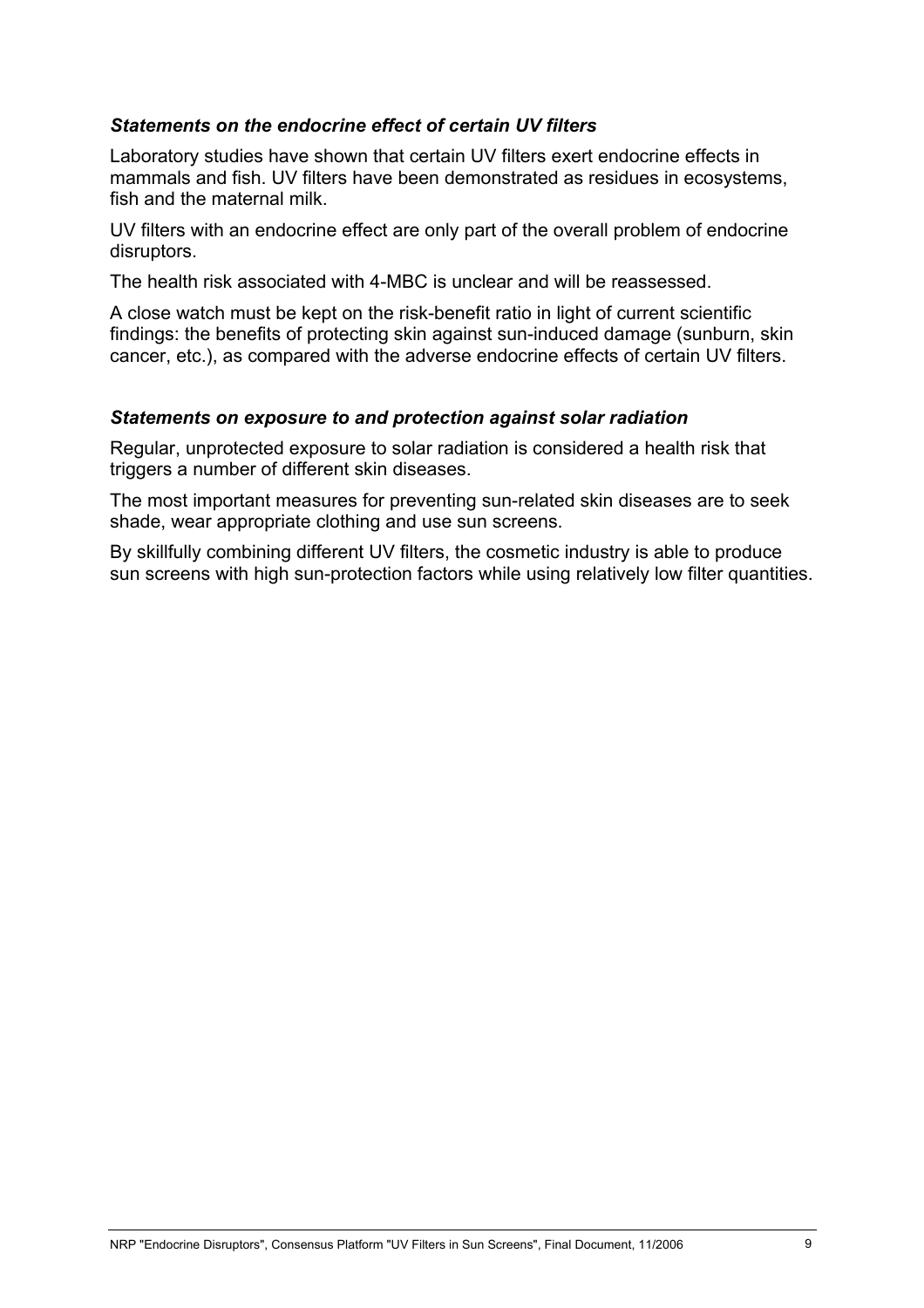## **Results of the Consensus Platform "UV Filters in Sun Screens": Action Related Statements/Recommendations**

From a total of 18 action related statements, all 18 statements/recommendations have been accepted and approved in their present form by the consensus platform:

# *Statements/recommendations on general action against endocrine disruptors*

The development of validated test methods for determining endocrine endpoints is to be promoted/supported.

The endocrine effects of individual chemicals and of mixtures are to be taken into account in assessing the risk to humans and ecosystems.

If a number of valid studies of the same species yield different results, the precautionary principle is applied.

## *Statements/recommendations on data-based action on UV filters*

Assessment of the risk to humans requires data

- on the frequency and quantity of sun screen use in the Swiss population, particularly by risk groups (women of childbearing age, children);
- on the concentrations in ecosystems, on the "internal impact" (monitoring studies, e.g. non-invasive analysis of extraneous substances in human milk) and on the reproductive and developmental toxicity of UV filters in mammals and aquatic organisms.

These data, as well as data on absorption of UV filters by the skin and the quantities found in the blood (kinetics), have still to be obtained for individual UV filters.

Data on the location and fate of UV filters in aquatic and terrestrial ecosystems are to be obtained. These data, together with data on bioaccumulation and ecotoxicological effects, provide the basis for assessing ecological risk.

Data on the accumulation of UV filters in the food chain, particularly on bioaccumulation in fish, are to be obtained.

Comprehensive ecological risk analyses of UV filters and UV filter mixtures are needed. They require data on the reproductive effects of long-term exposure in fish and other key aquatic and terrestrial organisms.